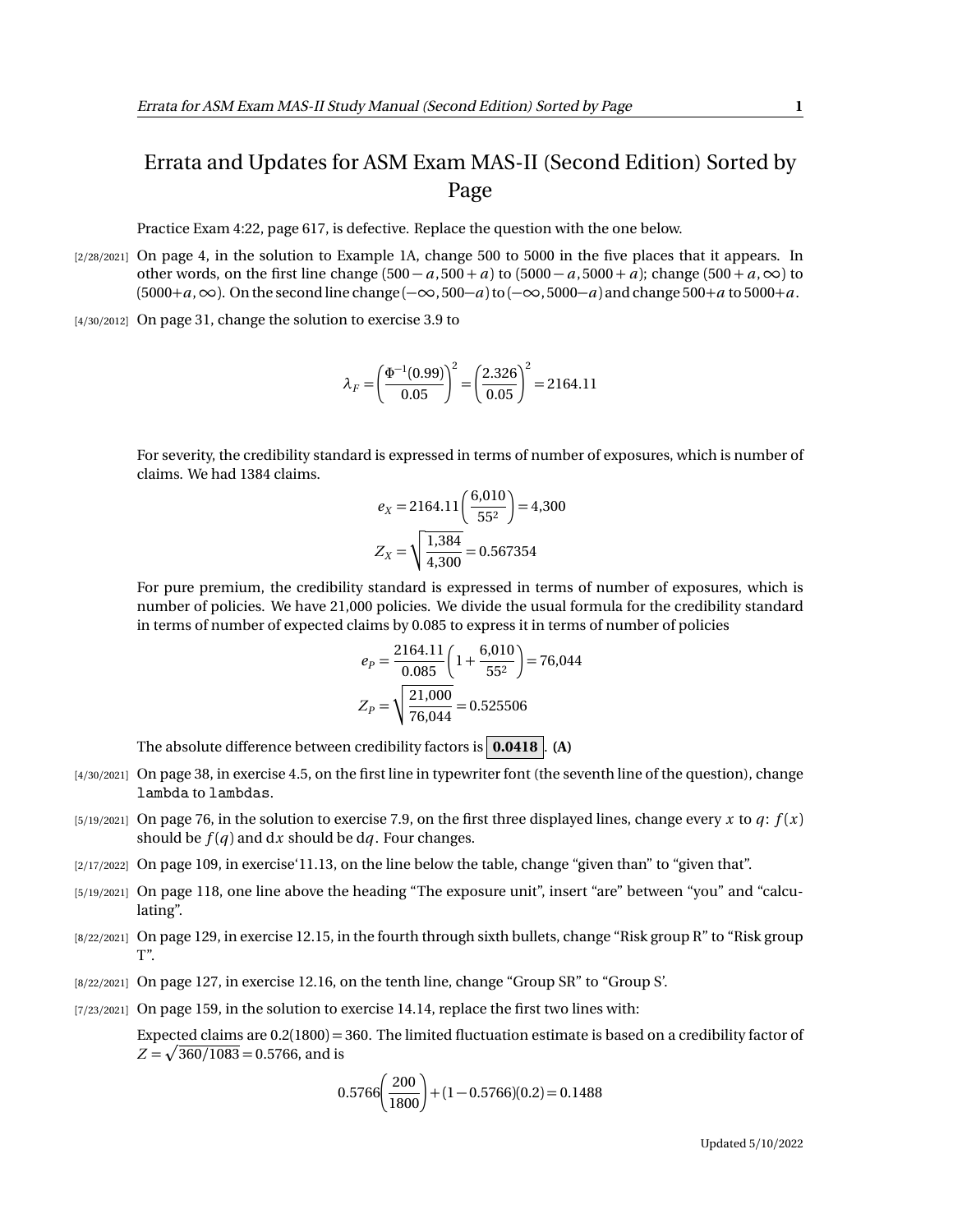Replace the last line with:

The percentage change is  $0.1724/0.1488 - 1 = +15.91\%$  . **(E)** 

[3/15/2021] On page 174, two lines from the bottom, a sum sign is missing from the numerator. The line should be

$$
=\frac{\sum_{j=1}^n m_j^2(\beta+\alpha/m_j)}{m^2}
$$

- [3/15/2021] On page 175, two lines from the bottom of the sidebar, change  $v(n-1)$  to  $v(r-1)$ .
- [5/8/2022] On pages 180–181, Example 16E is not solved correctly, since  $\bar{x} = 1420$ . If it is solved correctly, the VHM is negative, resulting in no credibility.

Here ia a revised example:

EXAMPLE 16E You have the following experience for two group policyholders for one year:

| Group |    |      | Number of members   Mean loss   Standard deviation of loss |
|-------|----|------|------------------------------------------------------------|
|       | 68 | 1500 | 1800                                                       |
| B     | າາ | 1000 | 2200                                                       |

Using nonparametric empirical Bayes estimation, calculate anticipated losses per member for each group.

**SOLUTION:** The overall mean is

$$
\bar{x} = \frac{68(1500) + 32(1000)}{100} = 1340
$$

The expected process variance is obtained by pooling the variances of the two groups. We use the numbers of members to do this.

$$
\widehat{\text{EPV}} = \frac{1800^2(67) + 2200^2(31)}{98} = 3,746,122
$$

The denominator of the VHM is

$$
100 - \frac{68^2 + 32^2}{100} = 43.52
$$

The variance of hypothetical means is

$$
\widehat{\text{VHM}} = \frac{68(1500 - 1340)^2 + 32(1000 - 1340)^2 - 3,746,122}{43.52} = 38,921.82
$$

The credibility factor is

$$
\hat{k} = \frac{3,746,122}{38,921.82} = 96.247
$$

$$
\hat{Z}_A = \frac{68}{68 + 96.247} = 0.414010
$$

$$
\hat{Z}_B = \frac{32}{32 + 96.247} = 0.249518
$$

The mean that balances the estimators is

$$
\hat{\mu}_X = \frac{0.414010(1500) + 0.249518(1000)}{0.414010 + 0.249518} = 1311.98
$$

The credibility estimates are

$$
P_A = 0.414010(1500) + 0.585990(1311.98) = 1389.82
$$
  
\n
$$
P_B = 0.249518(1000) + 0.750482(1311.98) = 1234.13
$$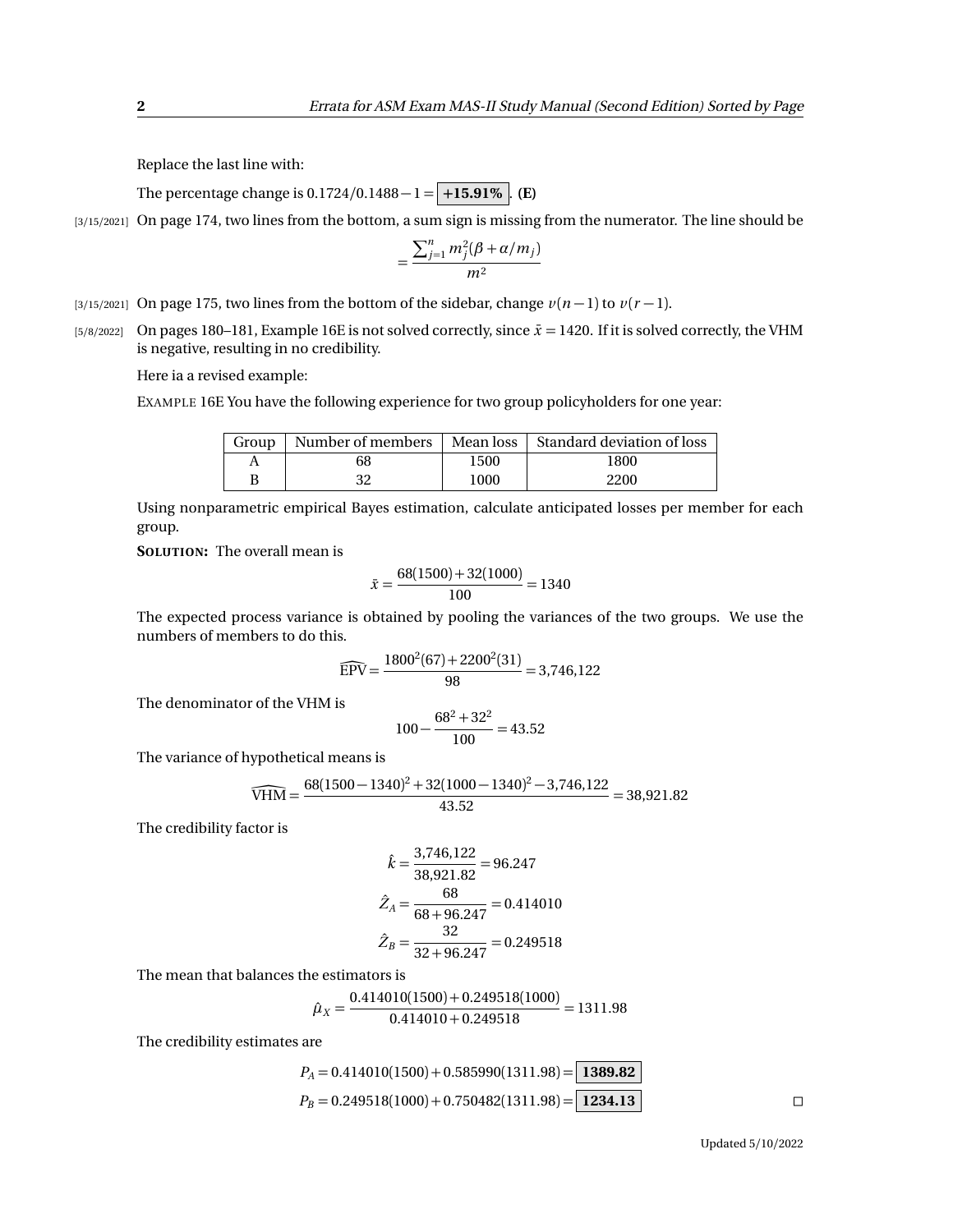[3/15/2021] On page 187, in the solution to exercise 16.6, on the line for  $\sigma^2_\text{HM}$ , change  $\frac{2163}{3}$  $\frac{163}{3}$  to  $\frac{2163}{8}$  $\frac{1}{8}$ . [3/31/2022] On page 190, replace the solution to exercise 16.15 with

$$
m = 357 + 222 + 181 = 760
$$
  
\n
$$
\bar{x} = \frac{357(890) + 222(589) + 181(431)}{760} = 692.76
$$
  
\n
$$
\widehat{EPV} = \frac{356(1000^2) + 221(400^2) + 180(400^2)}{760 - 3} = 555,033
$$
  
\n
$$
\widehat{VHM} = \frac{357(890 - 692.76)^2 + 222(589 - 692.76)^2 + 181(431 - 692.76)^2 - 2(555,033)}{760 - (357^2 + 222^2 + 181^2)/760} = 56,922.51
$$
  
\n
$$
k = \frac{555,033}{56,922.51} = 9.7507
$$

The credibility factors are

$$
Z_1 = \frac{357}{357 + 9.7507} = 0.9734
$$

$$
Z_2 = \frac{222}{222 + 9.7507} = 0.9579
$$

$$
Z_3 = \frac{181}{181 + 9.7507} = 0.9489
$$

The credibility-weighted mean, and the prediction, are

$$
\bar{x}^{\text{CRED}} = \frac{0.9734(890) + 0.9579(589) + 0.9489(431)}{0.9734 + 0.9579 + 0.9489} = 638.67
$$

$$
P_C = (0.9734)(890) + (1 - 0.9734)(638.67) = \boxed{\textbf{883.3}}
$$

- <sup>[4/8/2021]</sup> On page 273, in the solution to Example 25A, on the first line, change  $\hat{\beta}_0 = \frac{5}{7}$ . to  $\hat{\beta}_1 = \frac{5}{7}$ .
- [3/23/2021] On page 300, in the last paragraph, lines 3–4, change the two sentences beginning with "Covariance" to Covariance of two observations of the same student with different teachers is *a*. Covariance of two

observations of the same teacher with different students is *b* .

- [3/22/2021] On page 300, on the third line from the end of the page, change  $b + c$  to  $a + b$ .
- [3/29/2022] On page 304, one under the first table, change "grid-approximated prior" to "grid-approximated posterior".
- [4/22/2021] On page 305, on the third line of the page, change 15 to 5.
- [4/7/2021] On page 316, in the solution to exercise 28.12, replace the last three lines with

$$
\frac{100}{9}a^2 = 0.1
$$
  

$$
a = \boxed{0.09487}
$$
  

$$
b = 1 - \frac{7}{3}a = \boxed{0.77864}
$$

- [3/22/2021] On page 346, one line under  $X \rightarrow Y \rightarrow Z$ , change B to Y.
- [8/3/2021] On page 380, in equation (33.1), change  $\theta_{\text{prop}}$  to  $p(\theta_{\text{prop}})$  and  $\theta_{\text{curr}}$  to  $p(\theta_{\text{curr}})$ , where  $p$  is the prior density function.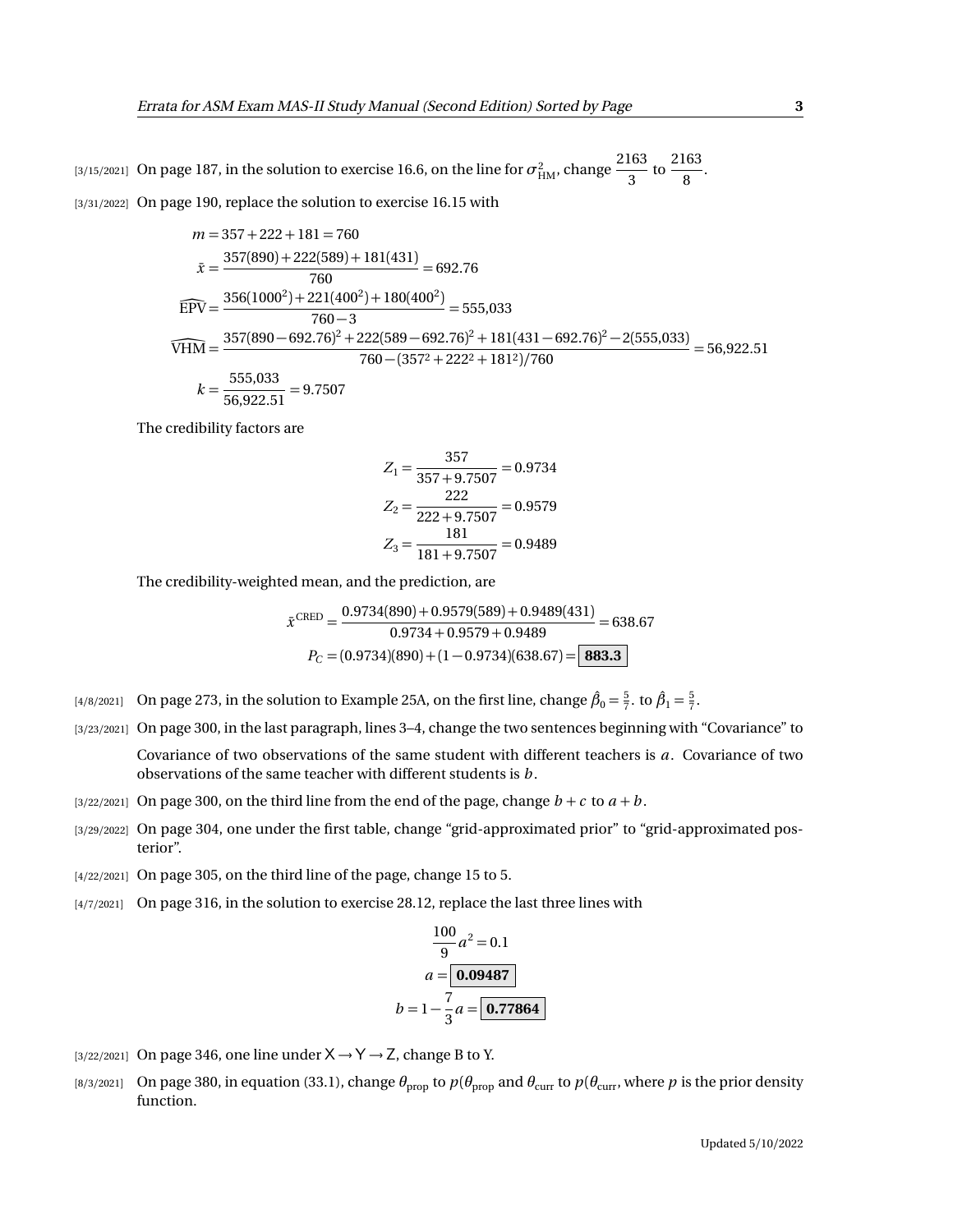- [8/3/2021] On page 382, in equation (33.1), the right parenthesis after "Data" in the denominator should be moved to after  $\theta_{\text{curr}}$ , also in the denominator.
- [2/13/2021] On page 410, in the solution to exercise 34.9, change the final answer from 35 to 36.
- [3/22/2022] On page 432, one line above Section 36.4, change "highest WAIC" to "lowest WAIC".
- [3/22/2022] On page 440, in the solution to exercise 36.3, on the seventh line, change 0.177759 to 0.717759...
- [4/16/2021] On page 451, one line above the last paragraph on the page, change *K* (*K* − 1) to *K* (*K* − 1)*/*2.
- $[9/9/2021]$  On page 479, in the solution to exercise 38.10, on the first line, change "so in Model I  $Y = P$ " to "so in Model I  $Y = U$ . On the last line, change "one N" to "two Ns".
- $_{[9/9/2021]}$  On page 480, in the solution to exercise 38.15, the signs of the  $\varepsilon_i$  in the table should be reversed; they should also be reversed in the two fractions two and five lines below the table. Thus the table and the following lines should read:

| $X_i$ in     | Nearest    |                          |       |                 |
|--------------|------------|--------------------------|-------|-----------------|
| training set | two points | Fitted value             | $Y_i$ | $\varepsilon_i$ |
| 4            | 4,12       | $\frac{3+15}{2} = 9$     | 3     | -6              |
| 7            | 4,12       | $\frac{3+15}{2} = 9$     | 8     | $-1$            |
| 12           | 12,14      | $\frac{15+22}{2} = 18.5$ | 15    | $-3.5$          |
| 14           | 14,15      | $\frac{22+30}{2} = 26$   | 22    | $-4$            |
| 15           | 14,15      | $\frac{22+30}{2} = 26$   | 30    | 4               |
| 21           | 15,22      | $\frac{30+53}{2}$ = 41.5 | 40    | $-1.5$          |
| 22           | 15,22      | $\frac{30+53}{2}$ = 41.5 | 53    | 11.5            |

The MSE on the training data is

$$
\frac{(-6)^2 + (-3.5)^2 + (-4)^2 + 4^2 + 11.5^2}{5} = \boxed{42.5}
$$

We divide by 5 since no parameters are estimated.

The MSE on the test data is

$$
\frac{(-1)^2 + (-1.5)^2}{2} = \boxed{1.625}
$$

[9/9/2021] On page 488, in formula (39.5), a 2 is missing from the numerator. The formula is

Residual mean deviance = 
$$
-\frac{2\sum_{m}\sum_{k}n_{mk}\ln\hat{p}_{mk}}{n-|T|}
$$

- $[3/29/2021]$  On page 504, in the solution to exercise 39.9, on the fifth line, change "86 + 82 + 81 + 4(9) = 286 to  $82 + 81 + 11 + 86 + 4(9) = 296.$
- [8/24/2021] On page 517, exercise 40.6, while the exercise can be worked out, the second and third bullets are false. p The first principal component loading for  $X_1$  is  $1/\surd 2$ , and the first principal component loading for  $X_2$ is negative.
- [4/27/2021] On page 527, in the solution to exercise 40.12, replace II with

When a variable is scaled, it is divided by its standard deviation to make the variance 1. Since the first principal component has maximal variance, it will put lower loading on variables with lower variance. The higher the variance of the original variable, the greater the reduction in loading.